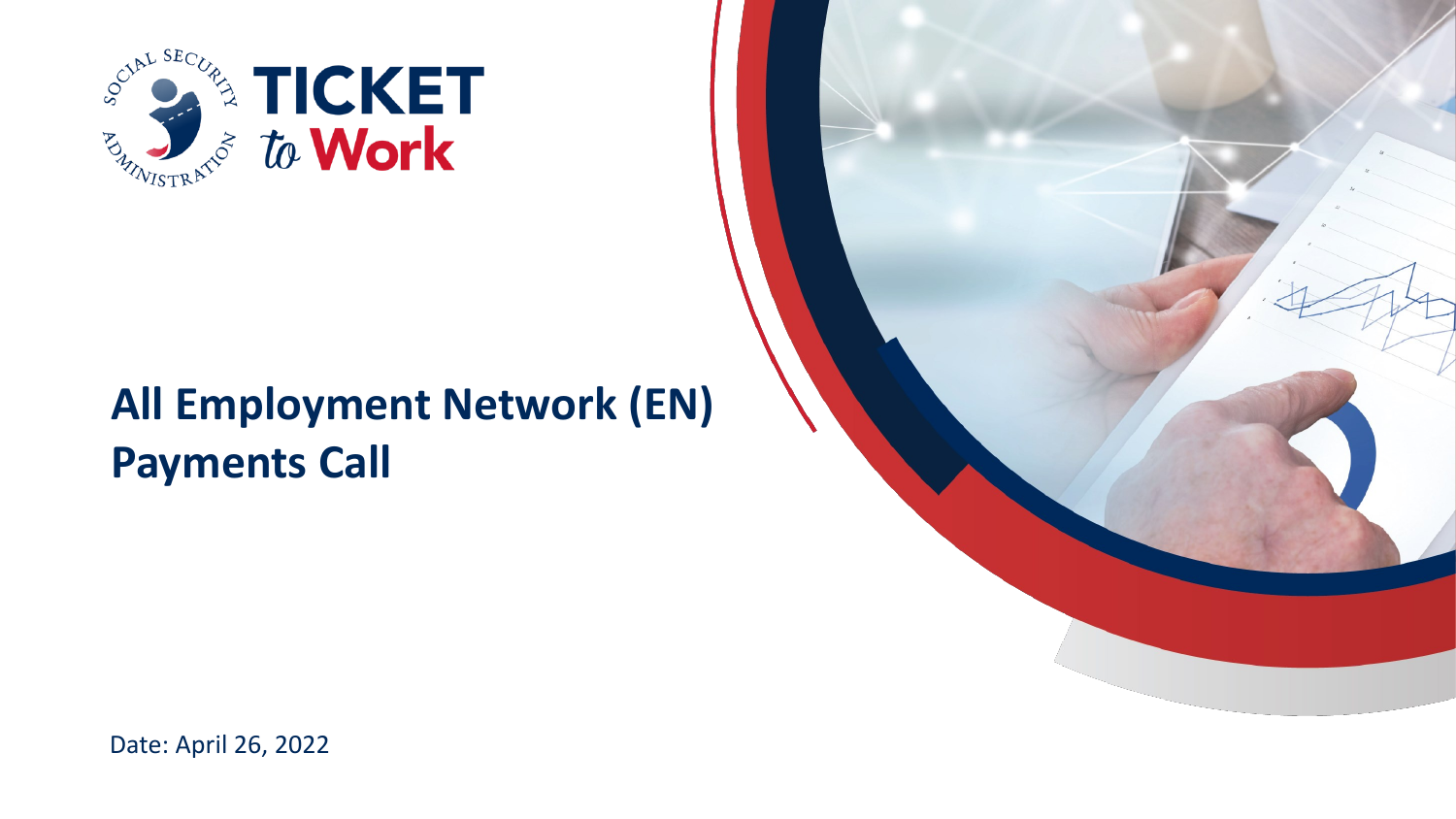#### **2** All EN Payments Call|04/26/2022

# **Agenda**

- 1. Welcome
- 2. Announcements
- 3. ePay File Stats
- 4. ePay Reminders
- 5. Submitting Payments During ePay
- 6. Reviewing Denial Comments
- 7. Payment Helpdesk Reminders
- 8. Resources
- 9. Questions and Answer Forum

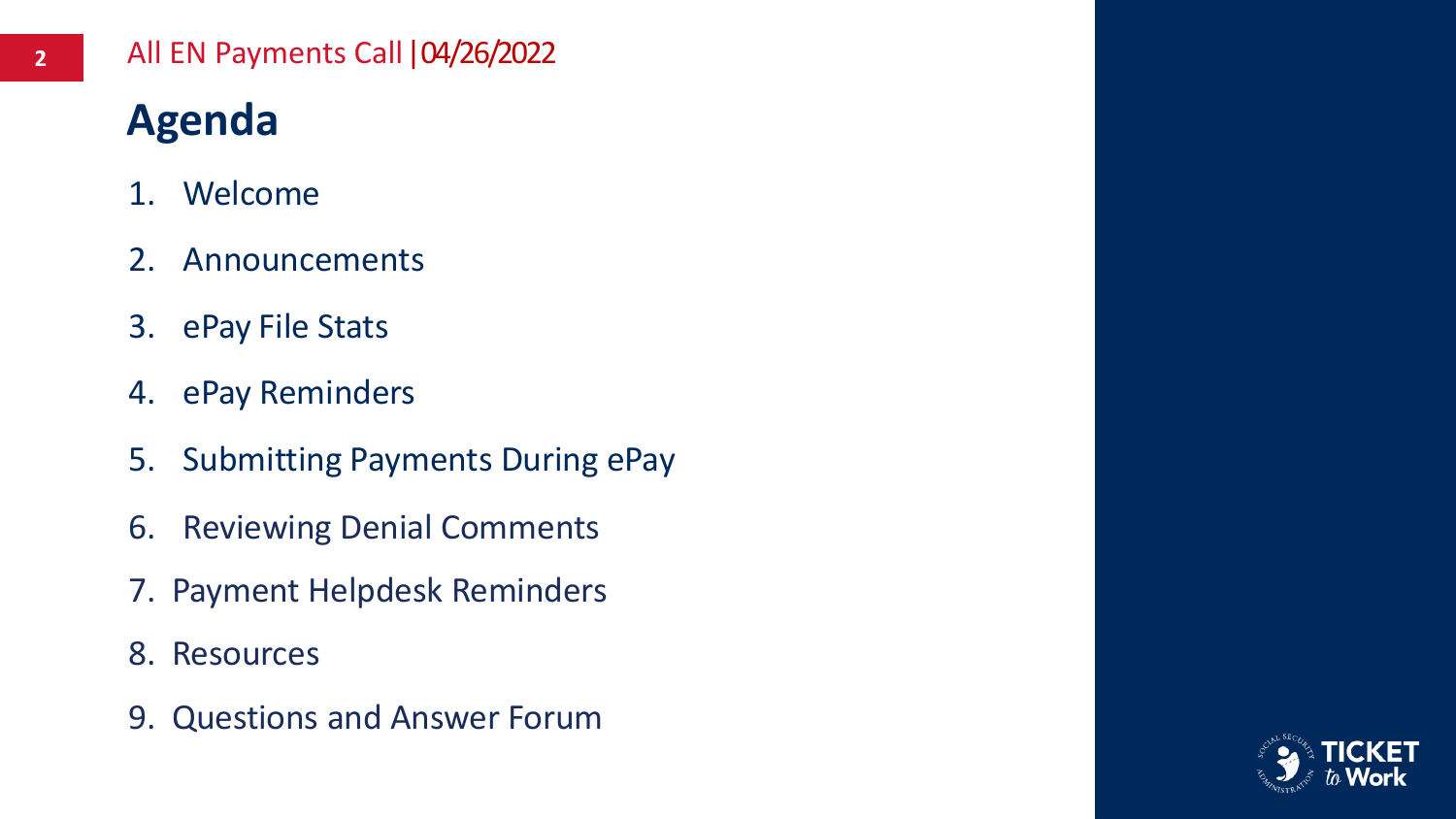### **Announcements**

#### **Duns to UEI Transition**

On April 4, 2022, federal agencies, including Social Security, switched from using the Data Universal Numbering System (DUNS) to a Unique Entity Identifier (UEI) for federal awards and payments. In order to ensure continuity for Employment Networks (EN) and State Vocational Rehabilitation (VR) agencies, the DUNS number will remain your official identifier.

Service providers do **not** need to take any action at this time; however, you will see SSA migrating away from the term "DUNS" and begin using the term "PID" (Provider ID) in its place. SSA will store the UEI behind the scenes to properly process EN and VR payments.

Service providers will be able to view their UEI by clicking on the "View directory information about your EN or SVR" link in the Ticket Portal.

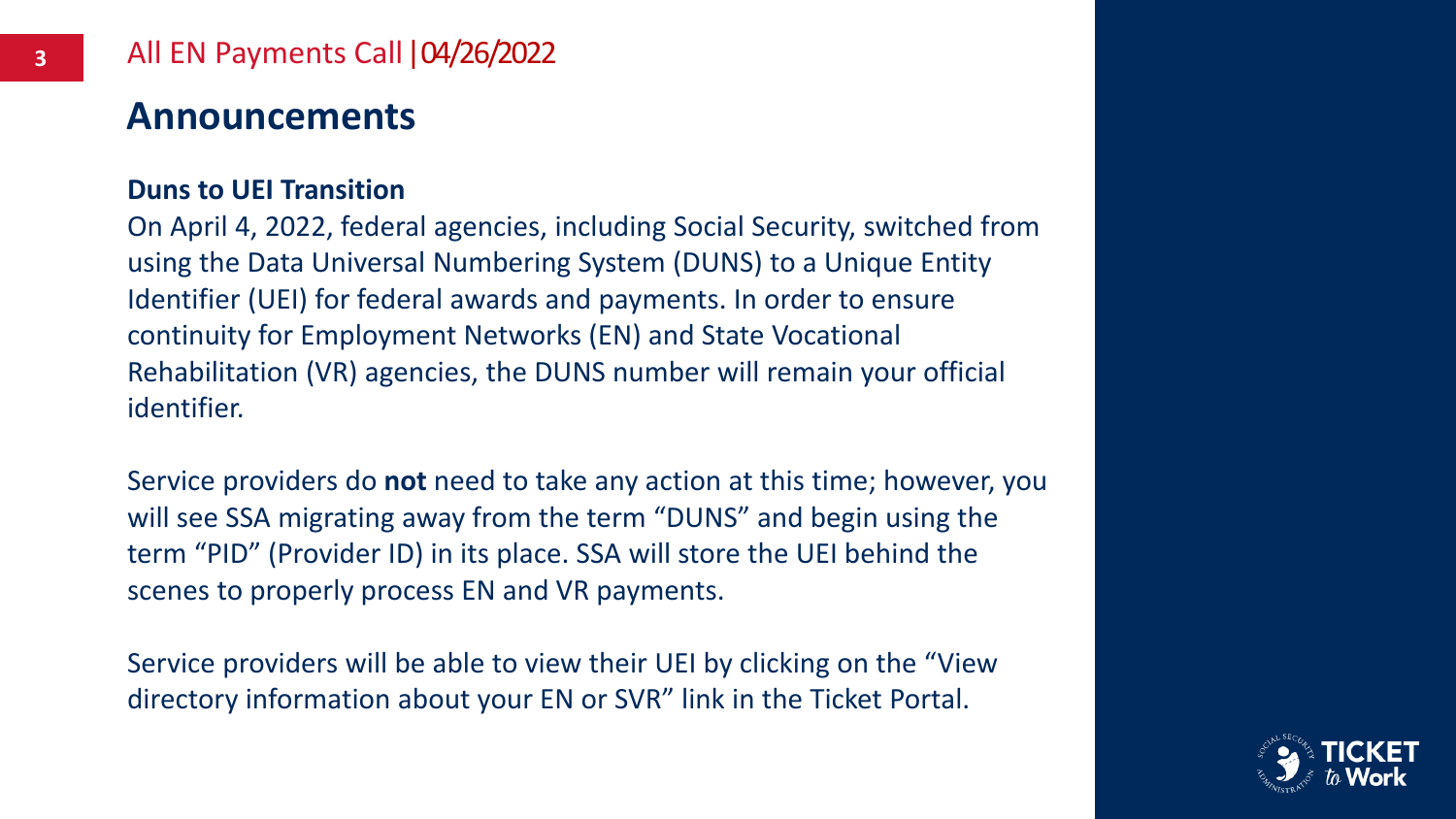### **ePay File Stats**

- The last ePay file was completed in March 2022.
- Processing totals:
	- **Total Claims:** 15,209
	- **Total SSNs paid:** 4,271
	- **Total amount paid:** \$8,366,893

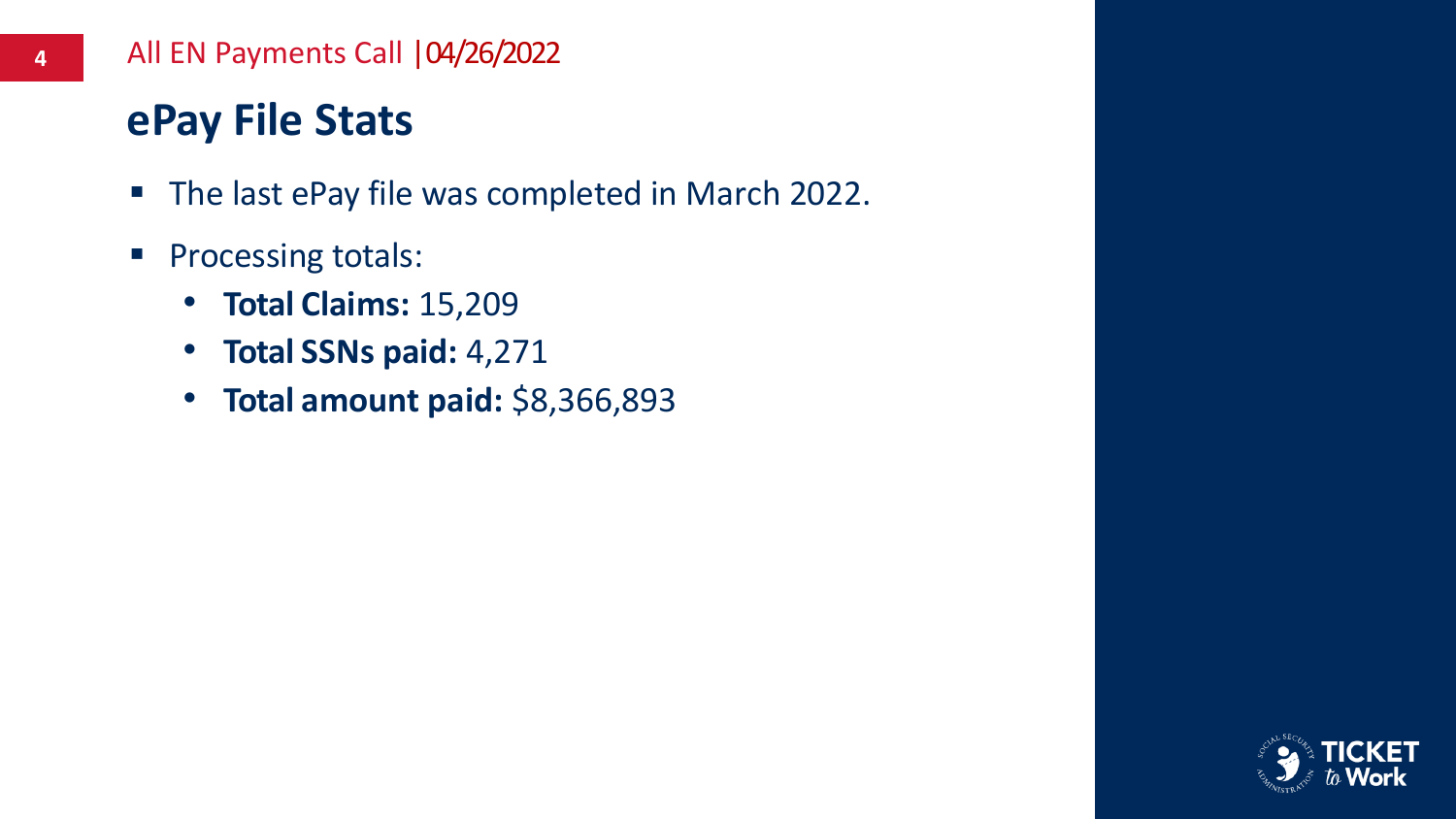### **ePay Reminders**

- Phase 1 Milestone 4 is now paid via ePay but ENs must still submit payment requests for Phase 1 Milestones 1-3 through the Ticket Portal with proof of relationship (PoR).
- Unassigned Tickets are not included in ePay.
- ENs must have passed their annual Services and Support review.
- The ePay file is processed in SSN order not PID.

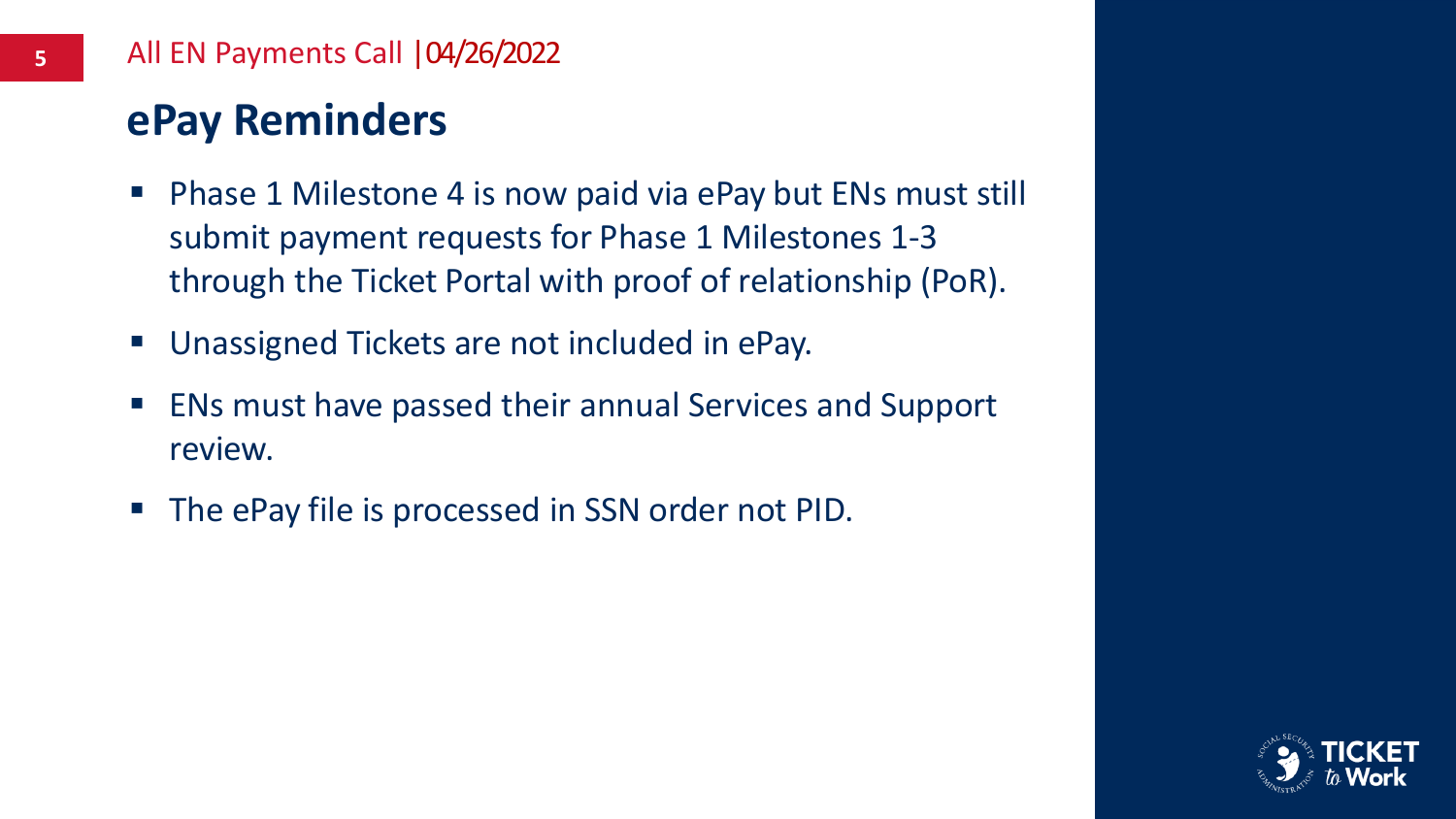### **Submitting Payments During ePay**

- Phase 1 Milestones 4, Phase 2 Milestones and Outcomes are paid via ePay. ENs are encouraged not to submit for these payment types via the Portal when the ePay file is being processed. Submitting for such payments slows down processing and causes duplicate claim months.
- If you submit a request for Phase 1 Milestone 4, Phase 2 Milestones or Outcomes during ePay, that SSN will not be processed until it comes up on the ePay list.
- Please allow TPM to pay all available claims via ePay before requesting payment via the Portal.

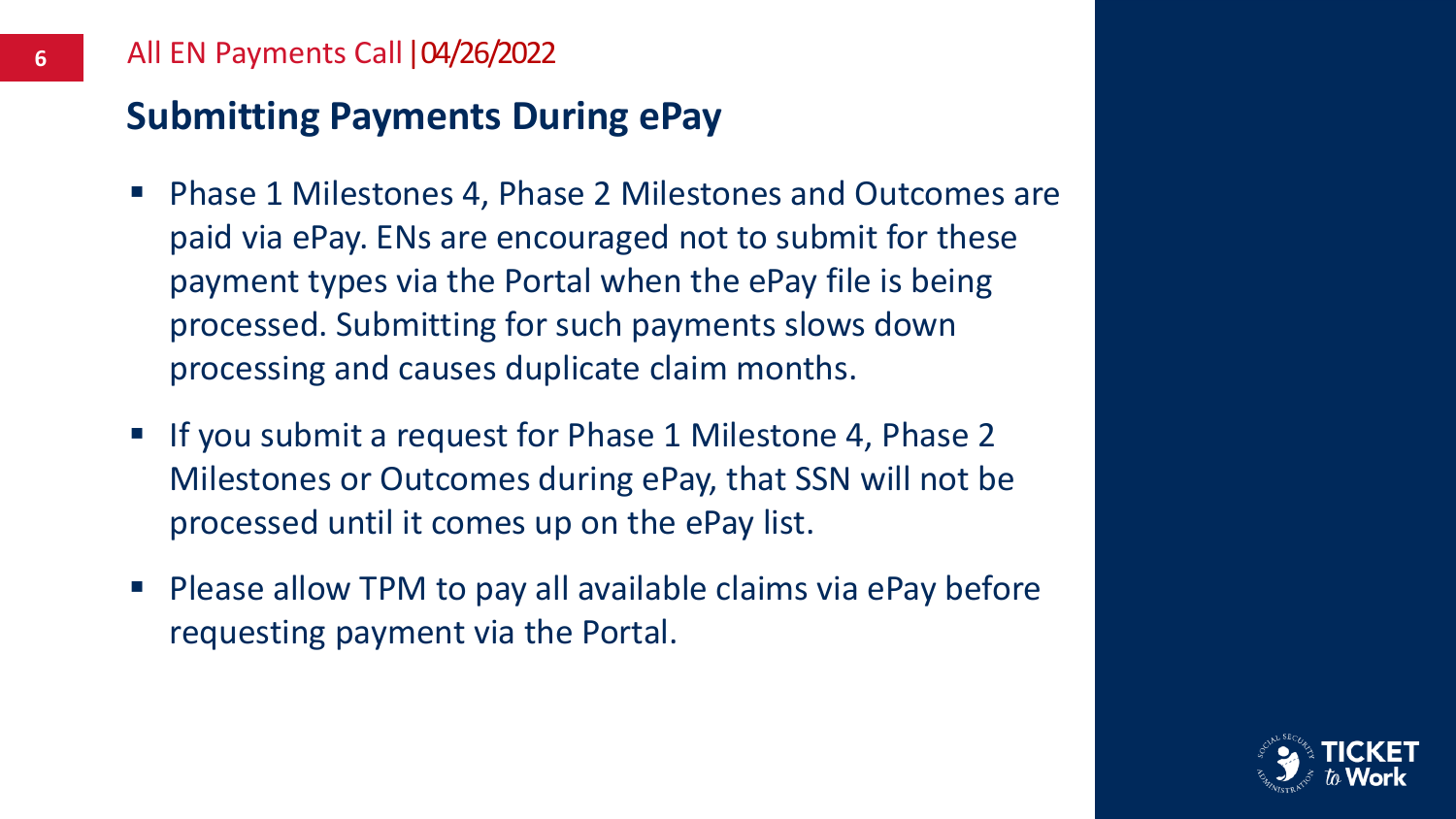#### **Reviewing Denial Comments via the Portal Part 1 of 2**

- From the Main Menu, go to "View Ticket payments already made to me."
- Make sure the "Include Denials" box is checked.
- Click on the word "Denied" in blue under the "Payment Decision" column for the Reference Number in question and a dialog box will open.

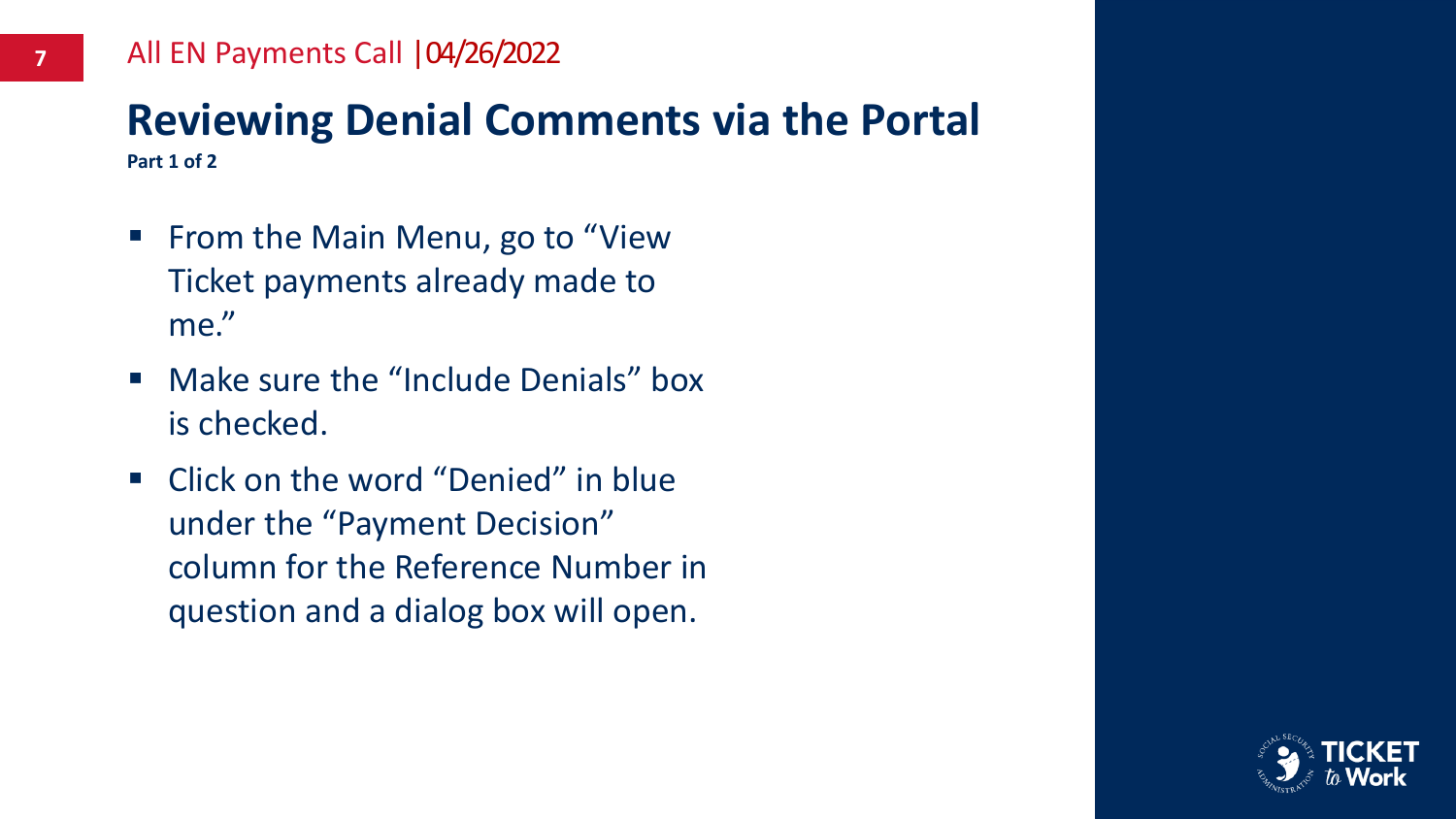### **Reviewing Denial Comments via the Portal 8** All EN Payments Call  $\left| \frac{04}{26} \right|$  2022

**Part 2 of 2**

Reason:

Action Deny Reason: Not eligible for payment due to Look Back esrnings

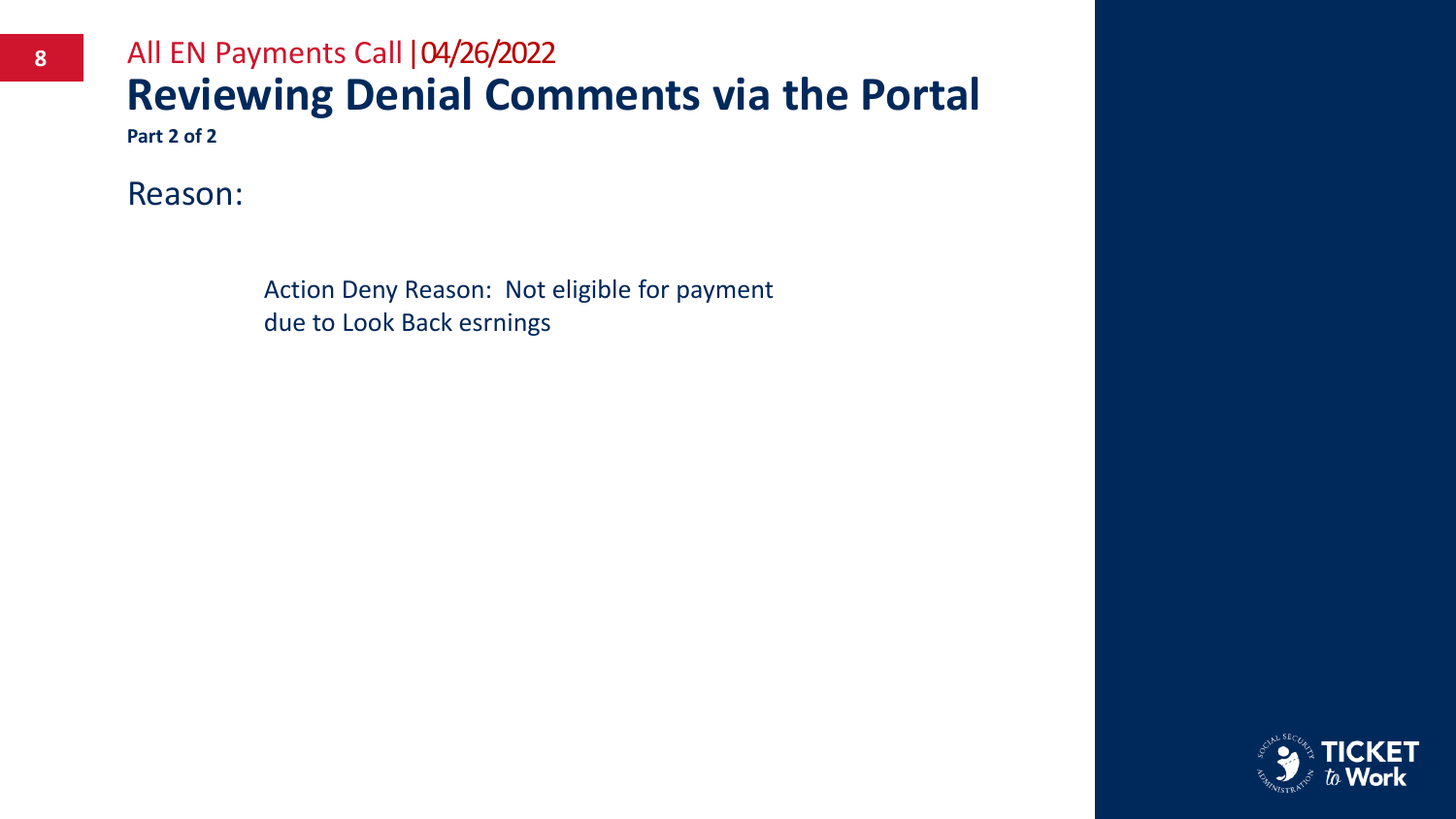#### **9** All EN Payments Call|04/26/2022

## **EN Payments Helpdesk Reminders**

- Helpdesk Staff cannot provide the following information:
	- Earnings in SSA database
	- Claim months to complete PoR
	- Benefits status for Ticketholder
	- Ticketholder current entitlement
	- Claim months to request for payments
- Helpdesk Staff can provide the following information:
	- Reason for denial
	- Explanation for outreach emails

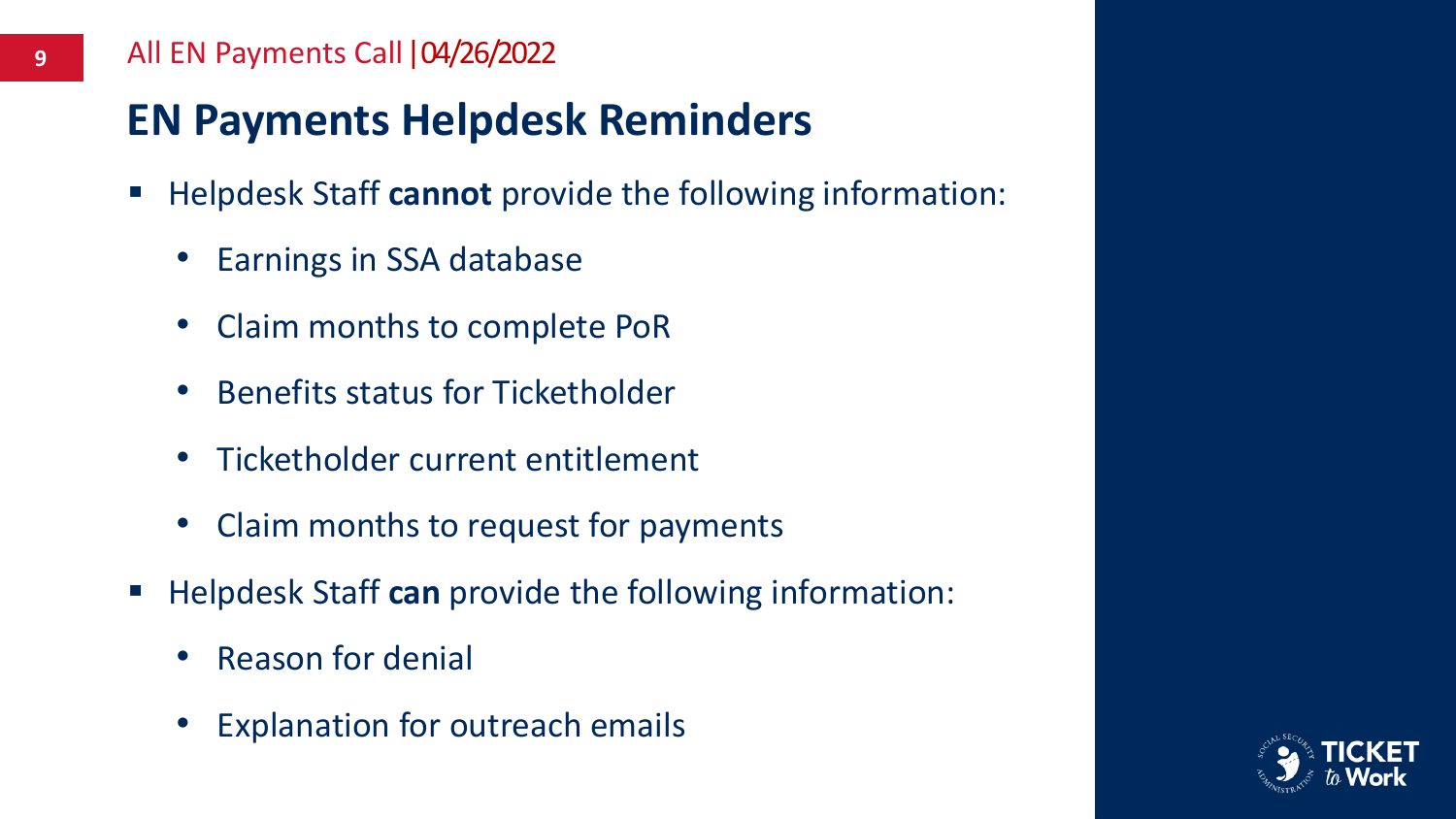### **Payments Topic**

■ We invite you to share topics that you would be interested in discussing through this forum. Our goal is to help educate you and provide clarification on processes and procedures related to payments. Please send your topics to the EN Payments Helpdesk at

[enpaymentshelpdesk@yourtickettowork.ssa.gov](mailto:enpaymentshelpdesk@yourtickettowork.ssa.gov)

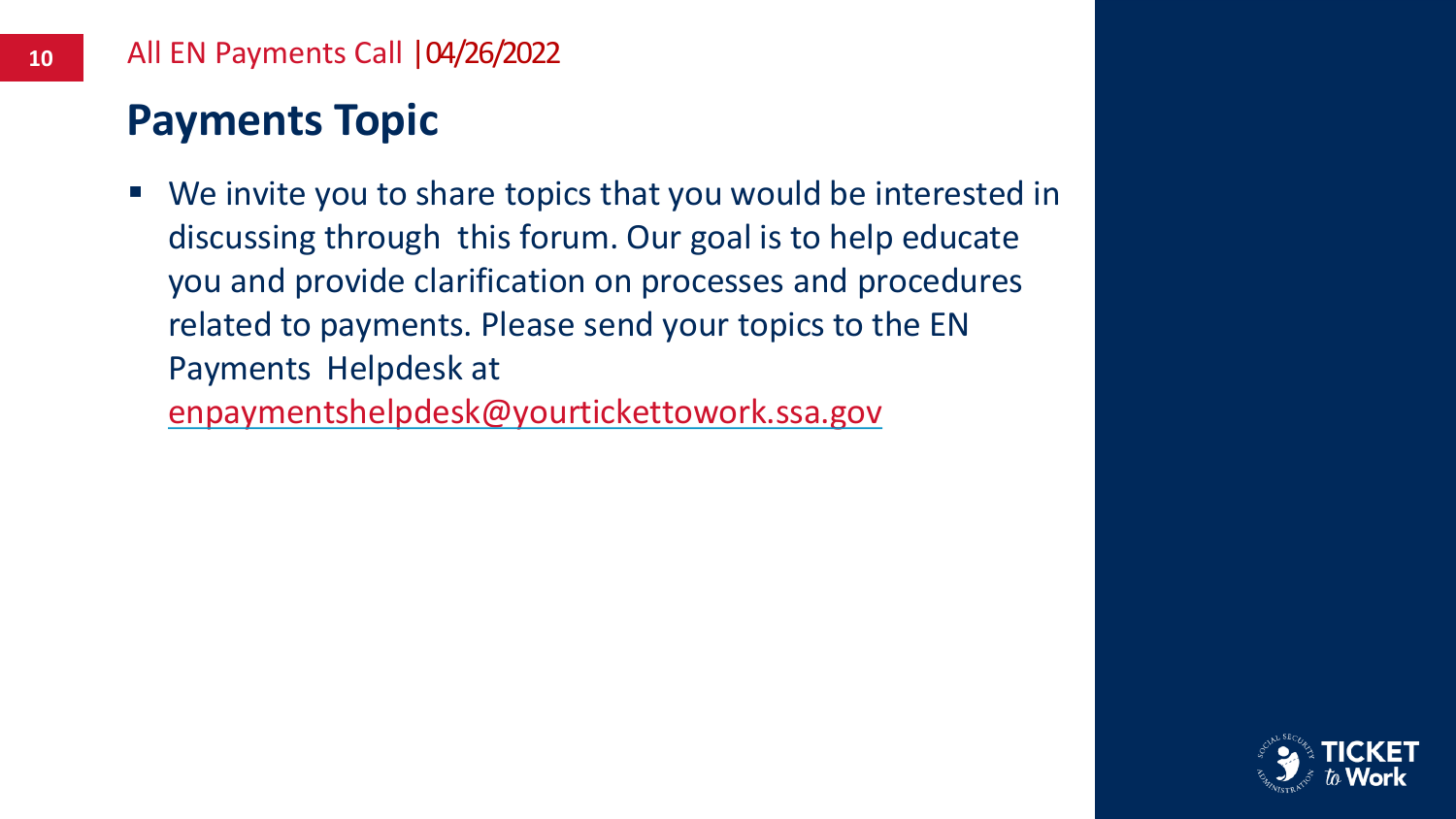### **Resources**

- Phone
	- Monday thru Friday 9 a.m. 5 p.m. ET
	- Toll Free: 1-866-949-3687/TTY: 1-866-833-2967
		- Option 1: Beneficiary Help Desk; Option 2: Payments Help Desk; Option 3: Systems Help Desk
- Email
	- For payment issues: [enpaymentshelpdesk@yourtickettowork.ssa.gov](mailto:enpaymentshelpdesk@yourtickettowork.ssa.gov)
	- For questions and issues related to Ticket assignment, the service provider website and the Ticket Portal:
	- [ensystemshelp@yourtickettowork.ssa.gov](mailto:ensystemshelp@yourtickettowork.ssa.gov)